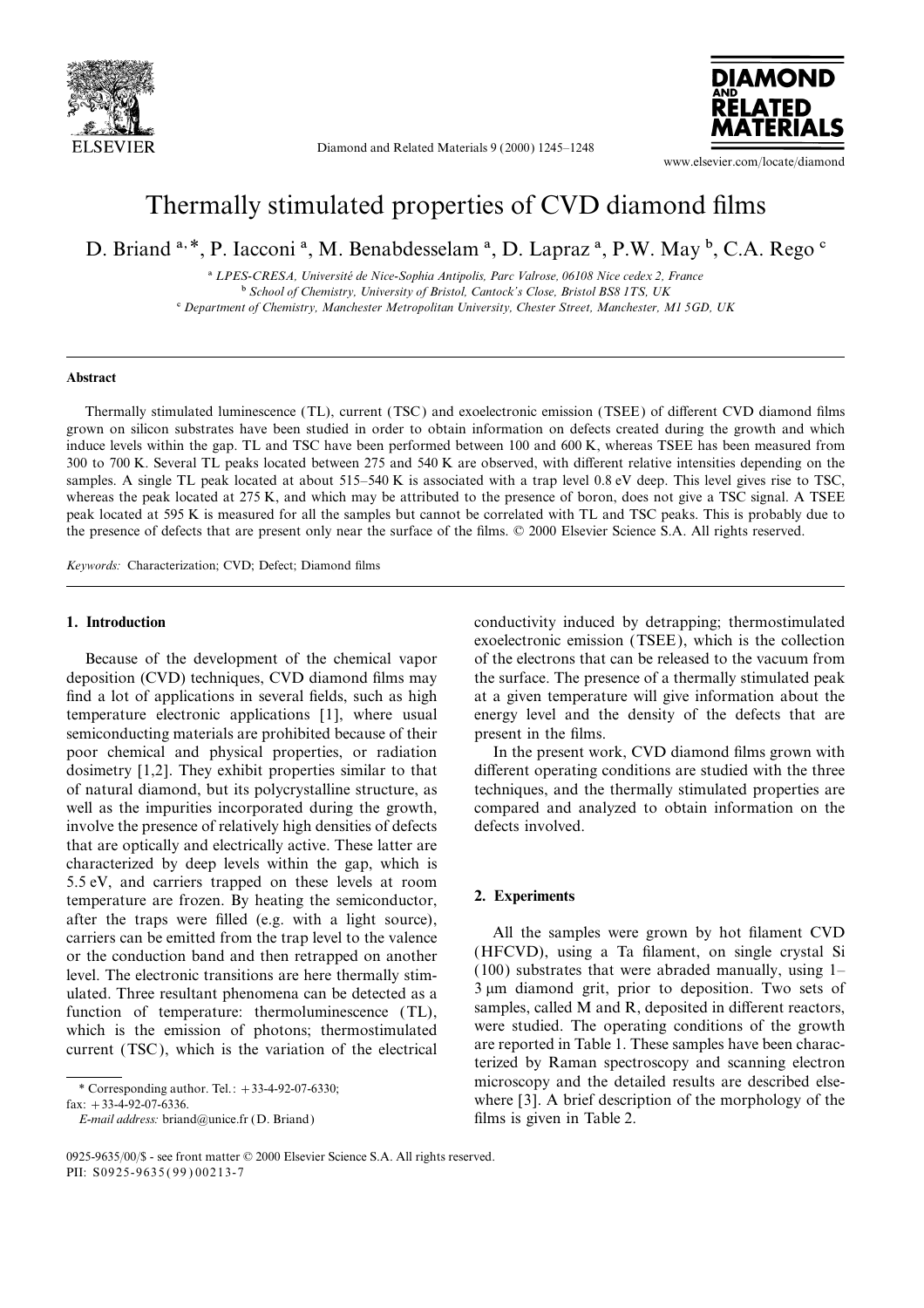| Table 1 |                                      |  |
|---------|--------------------------------------|--|
|         | Description of the growth conditions |  |

| Sample         | Substrate      | $T_{\text{subs}}\left(\text{K}\right)$ | $T_{\text{filament}}\left(\text{K}\right)$ | Pressure (kPa) | Gas flow (sccm) | $CH4(\%)$ | $N_2(\%)$ |
|----------------|----------------|----------------------------------------|--------------------------------------------|----------------|-----------------|-----------|-----------|
| M1             | boron-doped Si | 1173                                   | 2400                                       | 2.63           | 200             | 0.5       |           |
| M <sub>2</sub> | boron-doped Si | 1173                                   | 2400                                       | 2.63           | 200             |           |           |
| M <sub>3</sub> | boron-doped Si | 1173                                   | 2400                                       | 2.63           | 200             | 0.4       |           |
| R1             | undoped Si     | 1173                                   | 2500                                       | 2.63           | 120             |           |           |
| R <sub>2</sub> | undoped Si     | 1173                                   | 2500                                       | 2.63           | 120             |           | 0.02      |

Table 2

Description of the CVD diamond films

| Sample         | Structural description                         | Thickness $(\mu m)$ | Mean grain size $(\mu m)$ |  |
|----------------|------------------------------------------------|---------------------|---------------------------|--|
| M1             | polycrystalline, mixture of 111 and 100 grains | $2 - 3$             |                           |  |
| M <sub>2</sub> | polycrystalline, mixture of 111 and 100 grains | $3 - 4$             | 0.5                       |  |
| M <sub>3</sub> | polycrystalline, mixture of 111 and 100 grains |                     |                           |  |
| R1             | polycrystalline, mixture of 111 and 100 grains |                     | $1.5 - 2.0$               |  |
| R <sub>2</sub> | polycrystalline, mixture of 111 and 100 grains | $10 - 11$           | $2.0 - 2.5$               |  |

For all experiments, each sample was previously observed, since the signal is similar under vacuum or submitted to UV illumination with a deuterium lamp  $CH_4$  flow. After illumination, the films were heated with ORIEL G03 (50 W) covering the entire 200–400 nm a rate of 0.5 K s<sup>-1</sup> for the acquisition of TL, TSC and spectral range. The temperature irradiation was 77 K TSEE response. The accuracy of the temperature posifor TL and TSC, and 300 K for TSEE. The exposure tion of the peaks is about  $\pm 5$  K. time was fixed at 5 min, which was enough to reach the saturation of the TL intensity of the samples. The detection of the TL is achieved under secondary vacuum **3. Results and discussion** (10−3 Pa) between 250 and 600 nm by means of a photomultiplier. The TSC was measured under second- *3.1. Excitation and emission response of TL* ary vacuum ( $10^{-3}$  Pa) by applying a bias of 10 V. TSEE recording was obtained under  $CH_4$  with the help of a A preliminary study showed that wavelength excita-<br>CH<sub>4</sub> gas flow counter supplied with a 2450 V voltage. tion is higher than 230 nm, giving evidence that the A preliminary experiment of TSEE using a system working under ultra-vacuum  $(2 \times 10^{-6}$  Pa) ensured that below is a band-to-band transition. Moreover, the adsorbed species were not responsible of the TSEE spectral analysis of the emission TL of samples M

a rate of  $0.5 K s^{-1}$  for the acquisition of TL, TSC and

tion is higher than 230 nm, giving evidence that the excitation mechanism for all the phenomena discussed.



Fig. 1. TL curves of the five CVD diamond films after UV illumination  $(D_2)$  lamp) in air: (a) samples M and (b) samples R.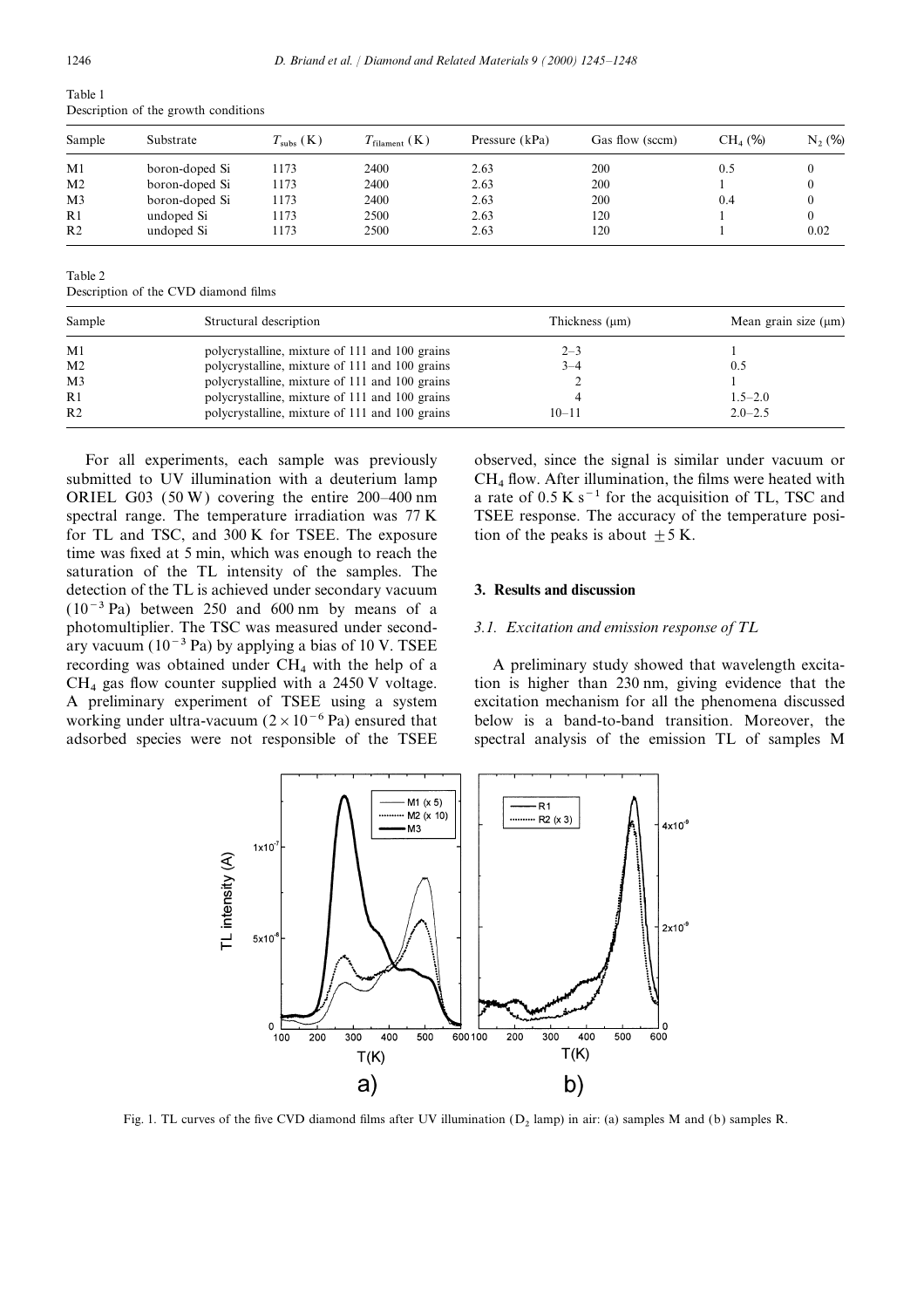showed that it is a single broad band around 2.5 eV, presence of boron, whose diffusion has probably usually called 'band-A'. This band has already been occurred from the substrate during the growth. attributed to an electron–hole recombination at a donor–acceptor pair [4]. *3.2.2. TSC results*

in Fig. 1. For the samples M1, M2 and M3, the TL range. By taking into account the accuracy of the glow curve extends over a range of temperature from temperature measurement, we can assume that the 515 K 200 to 550 K. The TL curve of sample M3 is constituted peak is correlated with those observed by TL. Moreover, of at least four peaks, at positions 275, 380, 475 and the film M3 exhibits higher low-temperature components 515 K. It is noteworthy that the relative intensity of the than M1; this, too, might be correlated with the TL 275 and 515 K peaks changes significantly from one film measurements, where the signal is higher for the film to another, particularly between M1 and M3. If the M3 in the corresponding temperature range. The presshapes of M1 and M2 are similar the latter gives a lower ence of the 275 K peak is not obvious, even for the signal, even though it is thicker (see Table 2). This can sample M3. This suggests that the detrapping process be explained by the half size of the grains (see Table 2), might be localized. since the grain size is a limiting factor of the TL intensity. The samples R exhibit a glow curve constituted *3.2.3. TSEE results* of a main peak located at 540 K and a smaller one at The TSEE response is reported for samples M3 and about 385 K, but do not give a significant TL signal at R2 (Fig. 3). It is similar for all the samples and is 275 K. The temperature shift observed between the high- constituted of a single peak centered around 595 K. A temperature peak of the films M1 and those of the films more complete study is proposed elsewhere [6]. Two R can be justified by the use of different silicon substrates details led us to consider that this peak is not correlated for each set (difference of thickness and thermal conduc- with the nearest peak observed by TL and TSC. On the tivity). In the following discussion, we consider that one hand, the shape of the glow curve is different since these TL peaks are induced by the same kind of trap. it results from several components for TL and TSC. On The presence of the peak at 275 K for samples M is the the other hand, the shift temperature is too high  $(55$ main difference with samples R. A peak located at about 80 K) between TSEE and the other phenomena to 250 K is currently observed by TL or TSC in boron- establish a relation between the three phenomena. We doped diamond and is usually related to residual or showed that this peak is observed only when a surface intentional boron, the boron level being then found at is well facetted with 100 and 111 faces [6]. This might 0.37 eV [5]. Since, in contrast to films R, films M are be explained by a change in the polycrystalline structure deposited on a boron-doped silicon substrate, we can near the surface, as observed by Rossi et al. [7] in highly assume that the TL peak discussed is related to the oriented, large-grain diamond films.

TSC experiments were performed on samples M1 and *3.2. Thermally stimulated spectra* M3. Their TSC glow curves are plotted in Fig. 2 with the TL spectra. In both cases, it is constituted of a main *3.2.1. TL results* peak located at about 515 K. Its asymmetry suggests The TL curves of the five films studied are reported the presence of components in the lower temperature



Fig. 2. Simultaneous plot of TL and TSC curves: (a) sample M1 and (b) sample M3.